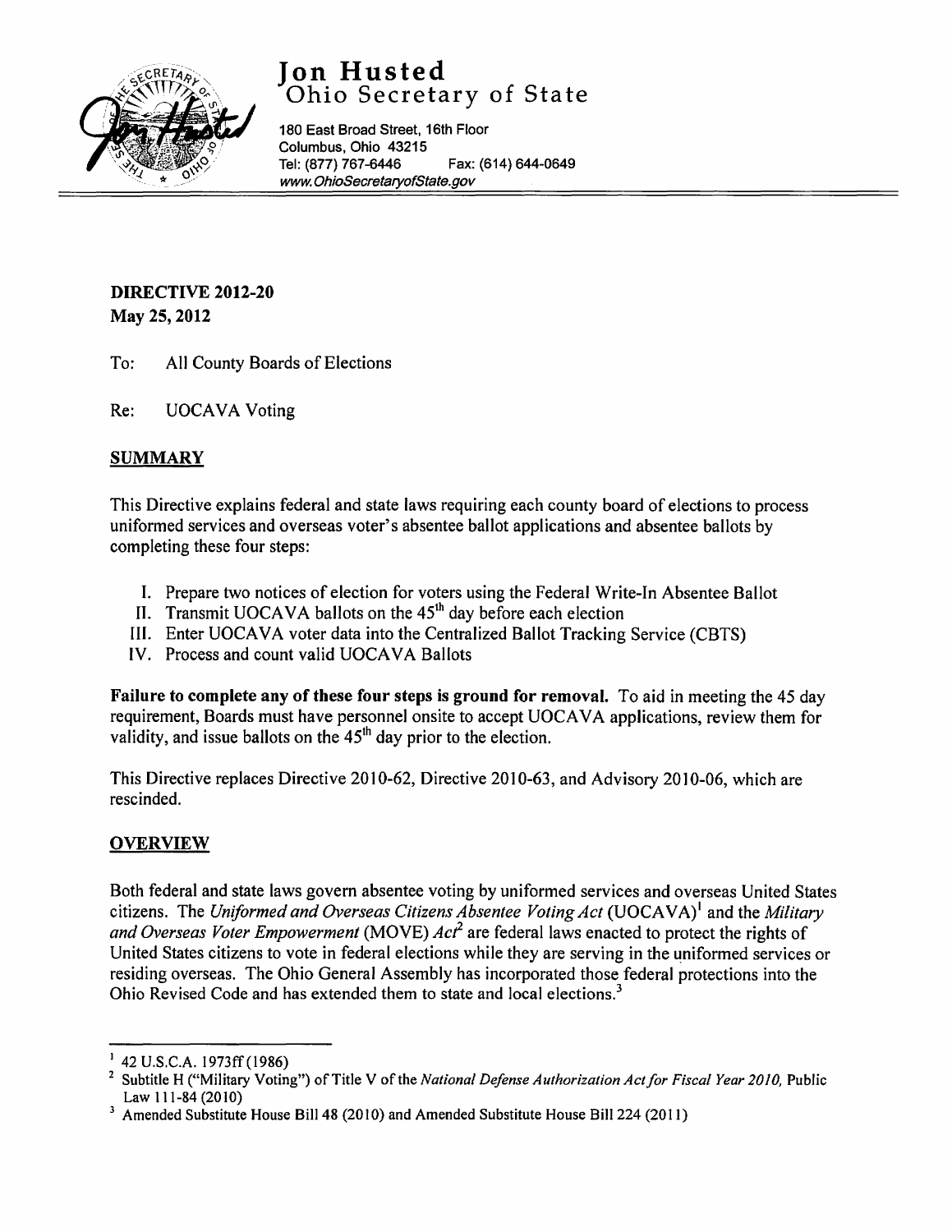## **INSTRUCTION**

Each county must complete the following tasks:

## I. PREPARE TWO NOTICES OF ELECTIONS FOR VOTERS USING THE FEDERAL WRITE-IN ABSENTEE BALLOT

Each board of elections must prepare two election notices for each precinct for use with the Federal Write-In Absentee Ballot.<sup>4</sup> A uniformed services or overseas voter may request a copy of this notice to be sent via mail, fax, or email. If the board of elections maintains an internet website, the board must post the initial notice and the updated notice on its website.

## A. Initial Notice

The board must make available an *initial notice* at least 100 days before each regularly scheduled election and as soon as possible before an election that is not regularly scheduled. This initial notice must contain the following:

- a list of all federal, state, and local offices the board expects to be on the ballot;
- a list of all questions and issues the board expects to be on the ballot; and
- specific instructions on how a uniformed services or overseas voter must indicate his or her choice on the Federal Write-In Absentee Ballot.

## B. Updated Notice

After the date on which the ballot form is certified, and no later than 45 days before each election, the board of elections must make available an *updated notice* with the following information:

- a list of certified candidates for each office on the ballot:
- a list of all certified questions and issues on the ballot; and
- specific instructions on how a uniformed services or overseas voter must indicate his or her choice on the Federal Write-In Absentee Ballot.

Please refer to Secretary of State prescribed form 120 for an election notice template.

## II. TRANSMIT UOCAVA BALLOTS ON THE 45<sup>th</sup> DAY BEFORE EACH ELECTION

On the  $45<sup>th</sup>$  day before each election—even if the  $45<sup>th</sup>$  day falls on a day the board is not regularly open for business-each board must transmit an absentee ballot to every UOCAVA voter who has filed a valid application with the board as of January 1<sup>st</sup> of that year or 90 days before the election, whichever is earlier. UOCAVA ballots must be transmitted on the  $45<sup>th</sup>$  day. This is a

<sup>4</sup> RC 3511.16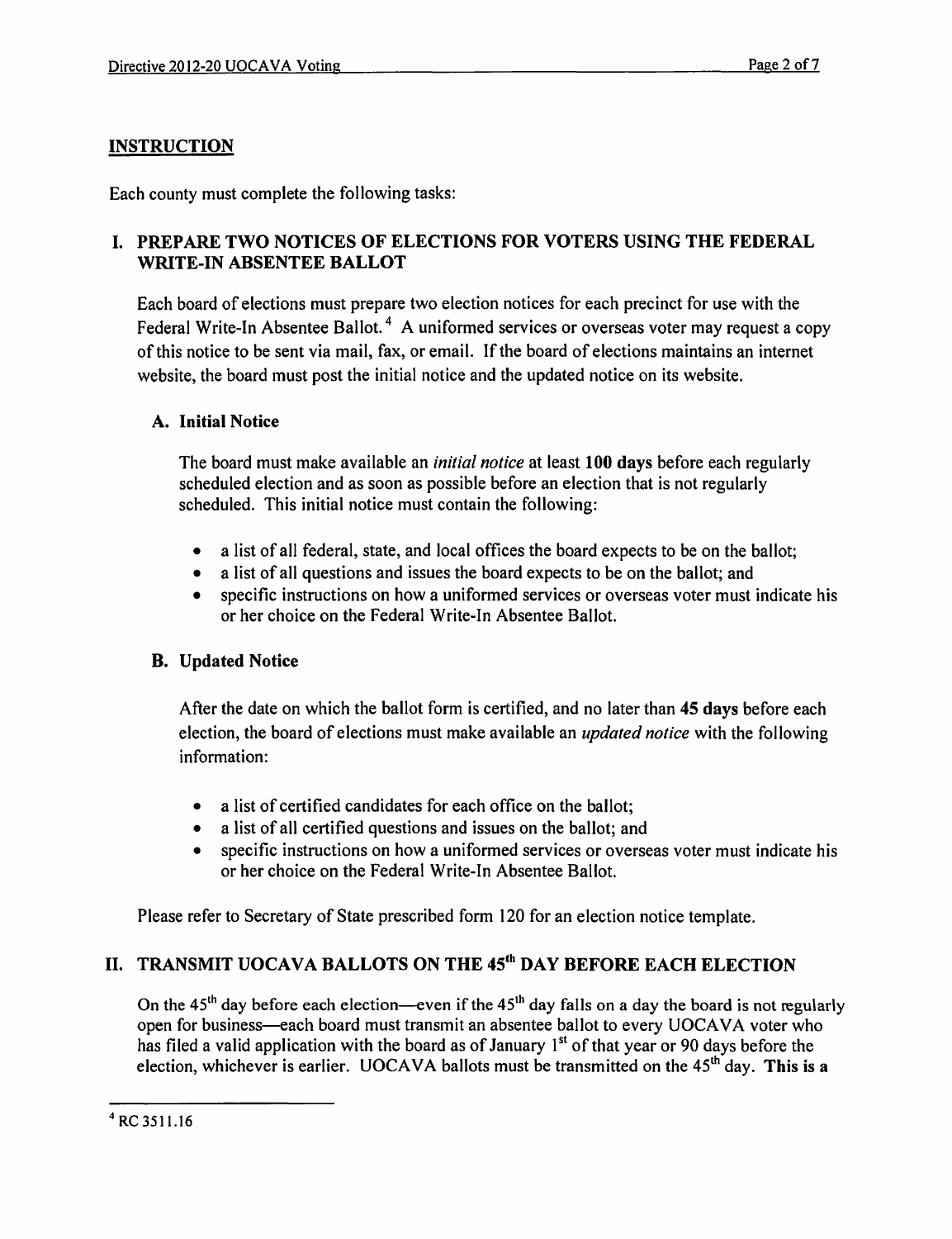mandatory deadline. Boards must have the necessary personnel on site to accept UOCAVA applications, review them for validity, and issue ballots on the  $45<sup>th</sup>$  day prior to the election.

#### A. "UOCAVA Voters:"

The following voters are UOCAVA Voters:<sup>5</sup>

#### A uniformed services voter:

- a member of the active or reserve components of the U.S. Army, Navy, Air Force, Marine Corps, or Coast Guard;
- a member of the National Guard and the organized militia who is on activated status<sup>6</sup>;
- a member of the merchant marine, the commissioned corps of the Public Health Service or the National Oceanic and Atmospheric Administration; or
- a spouse or dependent of any of the above.

#### An overseas voter:

- a person who is considered by Ohio law to be a resident of the state, but currently is living outside the U.S. Before leaving the U.S., the voter was last eligible to vote in Ohio or would have been eligible to vote in Ohio had he or she been 18 years of age or older; or
- a person who was born outside the U.S., but who has a parent or guardian who last resided and was last eligible to vote in Ohio before leaving the U.S.

## B. The Federal Post Card Application (FPCA) and SOS Form ll-E

UOCAVA voters may apply for absentee ballots using the Federal Post Card Application (FPCA) or by filing a written request with the board containing all the following required information:

- 1. the voter's name;
- 2. signature;
- 3. address at which registered to vote in Ohio;
- 4. date of birth;
- 5. acceptable form of identification;
- 6. the election(s) for which the voter is requesting ballots;
- 7. statements that the voter is a qualified elector, an absent UOCAVA voter, and that the voter or the voter's parent or guardian, if applicable, resided in Ohio for at least 30 days prior to commencing service or leaving the U.S.;
- 8. the voter's party affiliation (primary elections only);
- 9. the method by which the voter wishes to receive a ballot (mail, email, or fax); and
- 10. the mailing, email address, or fax number at which the voter wishes to receive the ballot.<sup>7</sup>

<sup>5</sup> RC 3511.01

<sup>6</sup> The Ohio organized militia consists of Ohio citizens who are members of the Ohio National Guard, the Ohio naval militia, and the Ohio military reserve. RC 5923.01.

 $7$  RC 3511.02(A)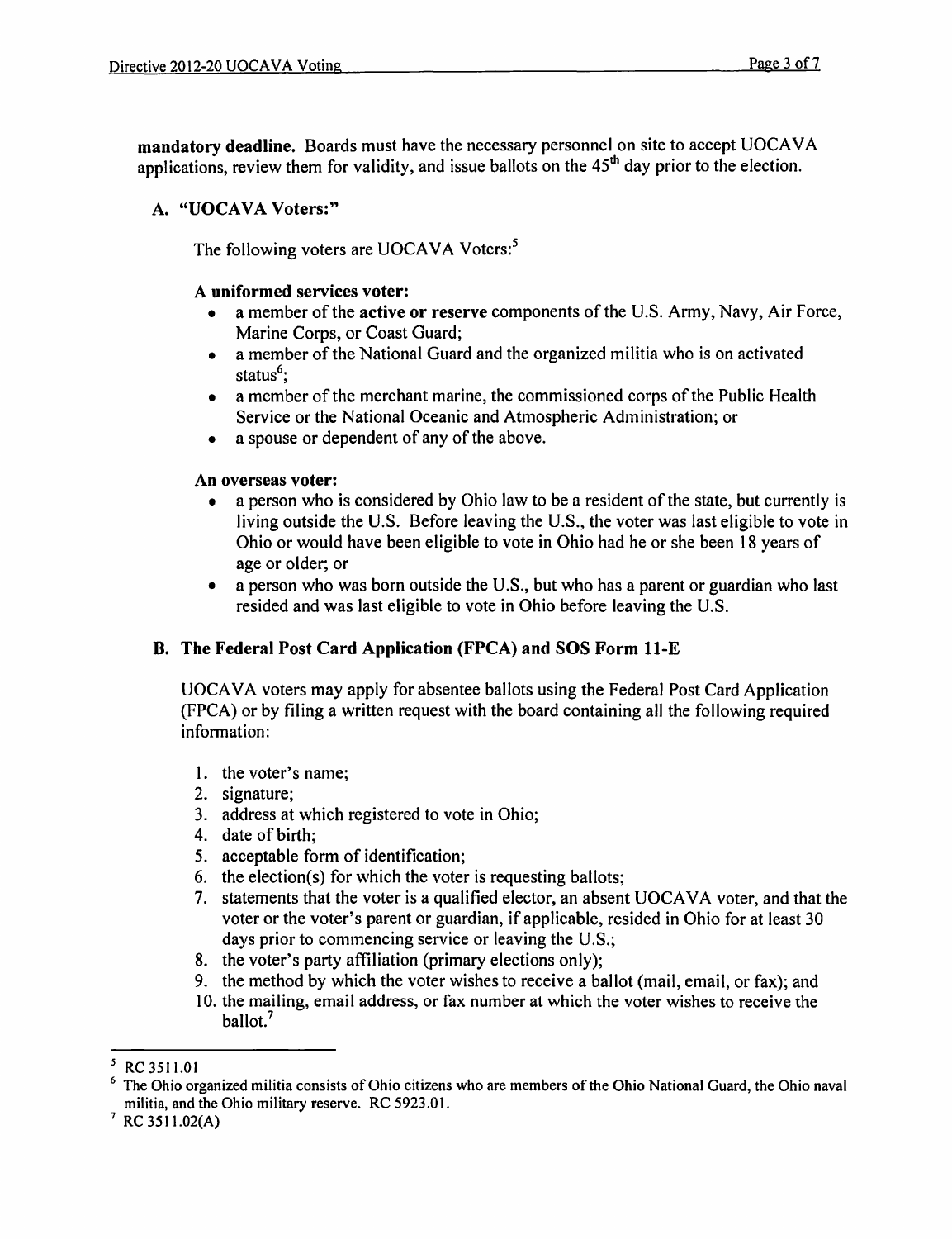The FPCA serves both as a voter registration form if the voter is not already registered or needs to update his or her registration *and* a request for absentee ballots. If a voter applies for an absentee ballot using a FPCA, that request is a request for absentee ballots for every election in that year, unless the voter specifically notes that he or she is requesting a ballot only for a single election in the year. $\frac{8}{3}$  If the board receives an absentee ballot application that is not an FPCA, and it is clear that the applicant is a UOCAVA voter under Ohio law, the board must provide the voter the same accommodations as if the voter had applied using an FPCA.<sup>9</sup>

Relatives of UOCAVA voters may apply for absentee ballots on the UOCAVA voter's behalf if the UOCAVA voter is already registered to vote by using the Secretary of State prescribed form 11-E or the FPCA.<sup>10</sup> A relative must submit the form on behalf of the registered UOCAVA voter in person or by mail to the county board of elections office.

UOCAVA voters may submit FPCAs by mail, email, or fax.<sup>11</sup> If the UOCAVA voter is using the FPCA to register to vote or to update his or her registration, an emailed or faxed copy of a signed form is acceptable under the law to register an eligible voter. In the event that an FPCA is missing some of the required information or that the board of elections is unable to open the file in which the voter transmitted the FPCA, the board must contact the voter immediately, using the quickest and most effective available means of communication. Boards must attempt to contact the voter using all the contact information provided on the form and ask the voter to resubmit a complete application containing all required information. Election officials may not complete missing information on insufficient absentee ballot applications on a voter's behalf.

The declaration accompanying a Federal Write-In Absentee Ballot, discussed in Section D below, may be used to register a voter for the next election if the board of elections receives it by the  $30<sup>th</sup>$  day before Election Day.<sup>12</sup>

Applications by mail, email, or fax for absentee ballots must be received by the board by twelve noon on the Saturday before the election. <sup>3</sup> An application delivered in person to the office of the board of elections must be received by the close of polls on Election Day.<sup>14</sup>

<sup>8</sup> RC3511.02

RC 3509.10

<sup>&</sup>lt;sup>10</sup> RC 3511.02(C) Relatives include "spouse, father, mother, father-in-law, mother-in-law, grandfather, grandmother, brother or sister of the whole blood or half blood, son, daughter, adopting parent, adopted child, stepparent, stepchild, daughter-in-law, son-in-law, uncle, aunt, nephew, or niece."

<sup>&</sup>lt;sup>11</sup> RC 3503.191(B) and 3511.021(A)(2)

 $^{12}$  RC 3511.14(B)

 $^{13}$  RC 3511.04(B)

 $14$  RC 3511.10. In instances where UOCAVA applications are received on or close to Election Day pursuant to this section, the board of elections must make best efforts to transmit the ballot to the voter in order for the voter to complete and return it such that it may be counted.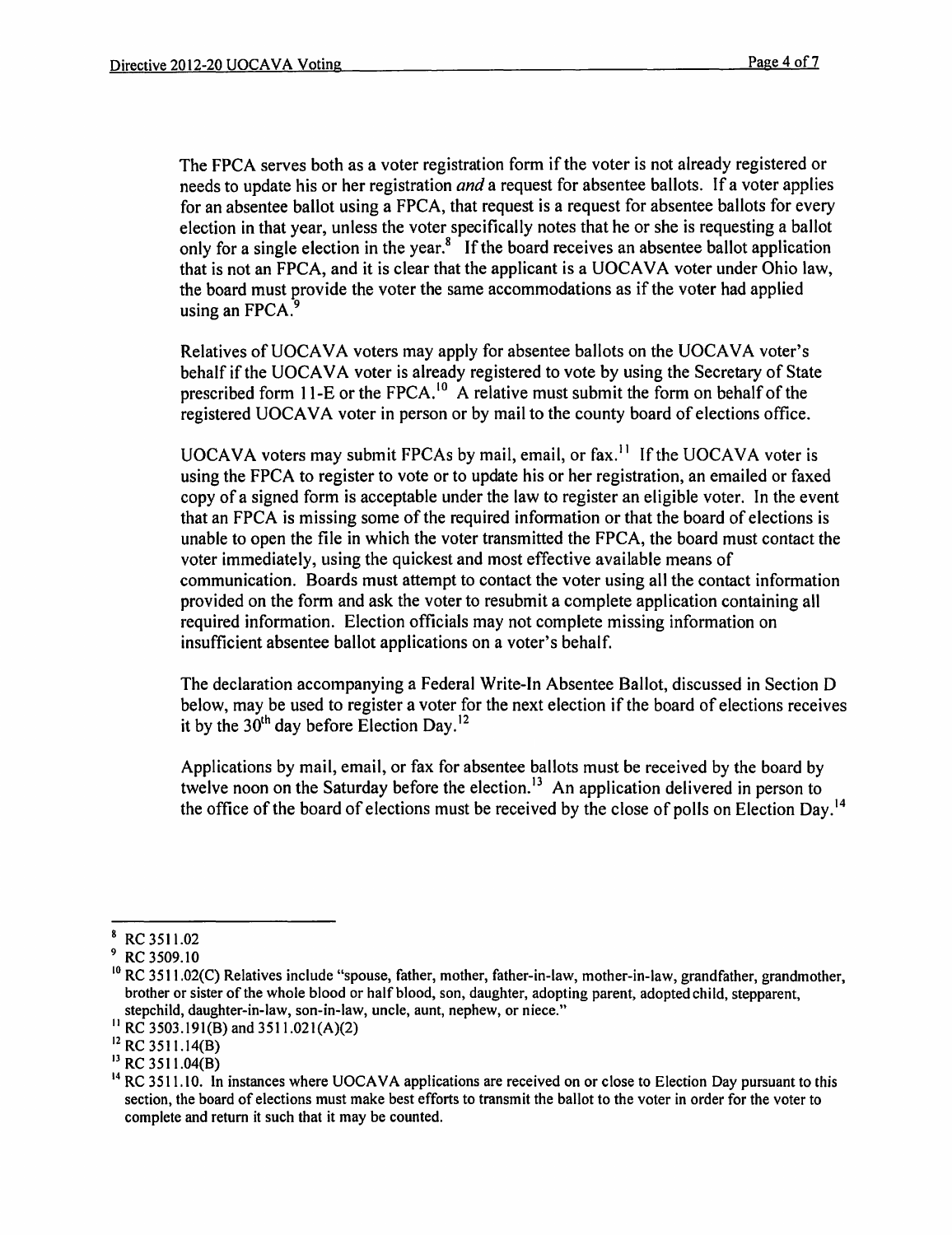## c. Transmitting Ballots

UOCAVA voters may receive absentee ballots by mail, email, or fax. Each UOCAVA voter should designate on the application form the manner in which he or she prefers to receive the ballot. If the UOCAVA voter does not express a preference on the application, the board of elections must deliver the absentee ballot via standard mail.<sup>15</sup>

All uniformed services and overseas voters may vote a complete ballot-all federal, state, and local candidate and issue contests—of the Ohio precinct in which the voter resided immediately before leaving Ohio for military service or to reside overseas. A person who moves from Ohio to a location outside the United States without becoming a resident of another state does not lose Ohio residency, and is therefore eligible to vote on all candidate and issue contests.<sup>16</sup>

When the board transmits a ballot to a UOCAVA voter, it must provide the following items:

- ballot with stub attached;
- identification envelope with Statement of Voter;
- Secretary of State prescribed form 12-K (Instructions to Uniformed Services or Overseas Voters); and
- Secretary of State prescribed form 12-J (Ballot Tracking for Military and Overseas Voters-Notification of PIN).

If the board receives more than one absentee ballot request from a UOCAVA voter and has already issued that voter a ballot, the board may not transmit another ballot to the same voter unless the voter's subsequent request states the voter submitted an initial request more than 30 days before the election, but has not received a ballot as of the  $15<sup>th</sup>$  day before the election. The board must also ensure that it has not received a voted ballot from that voter.<sup>17</sup>

## D. FEDERAL WRITE-IN ABSENTEE BALLOT (FWAB)

The Federal Write-In Absentee Ballot (FWAB) may be used by a UOCAVA voter when the voter has timely requested, but has not received, an absentee ballot. Previously used only for federal offices, the FW AB now may be used to vote for all federal, state, and local offices, questions, and issues in every election.<sup>18</sup>

 $15$  3511.021(A)(2)

<sup>&</sup>lt;sup>16</sup> RC 3503.02(G) amended in Amended Substitute House Bill 224 (2011). Note: A non-UOCAVA voter who moves from Ohio to another state within the U.S and resides there for four years or more still is deemed to have lost his or her residence in Ohio. RC 3503.32(F). In the Classification portion of the FPCA, there are five separate checkboxes. Under Ohio law, all UOCAVA voters are treated similarly and are issued a complete ballot, regardless of which box they check.

<sup>&</sup>lt;sup>17</sup> RC 3511.08

<sup>18</sup> RC 3511.14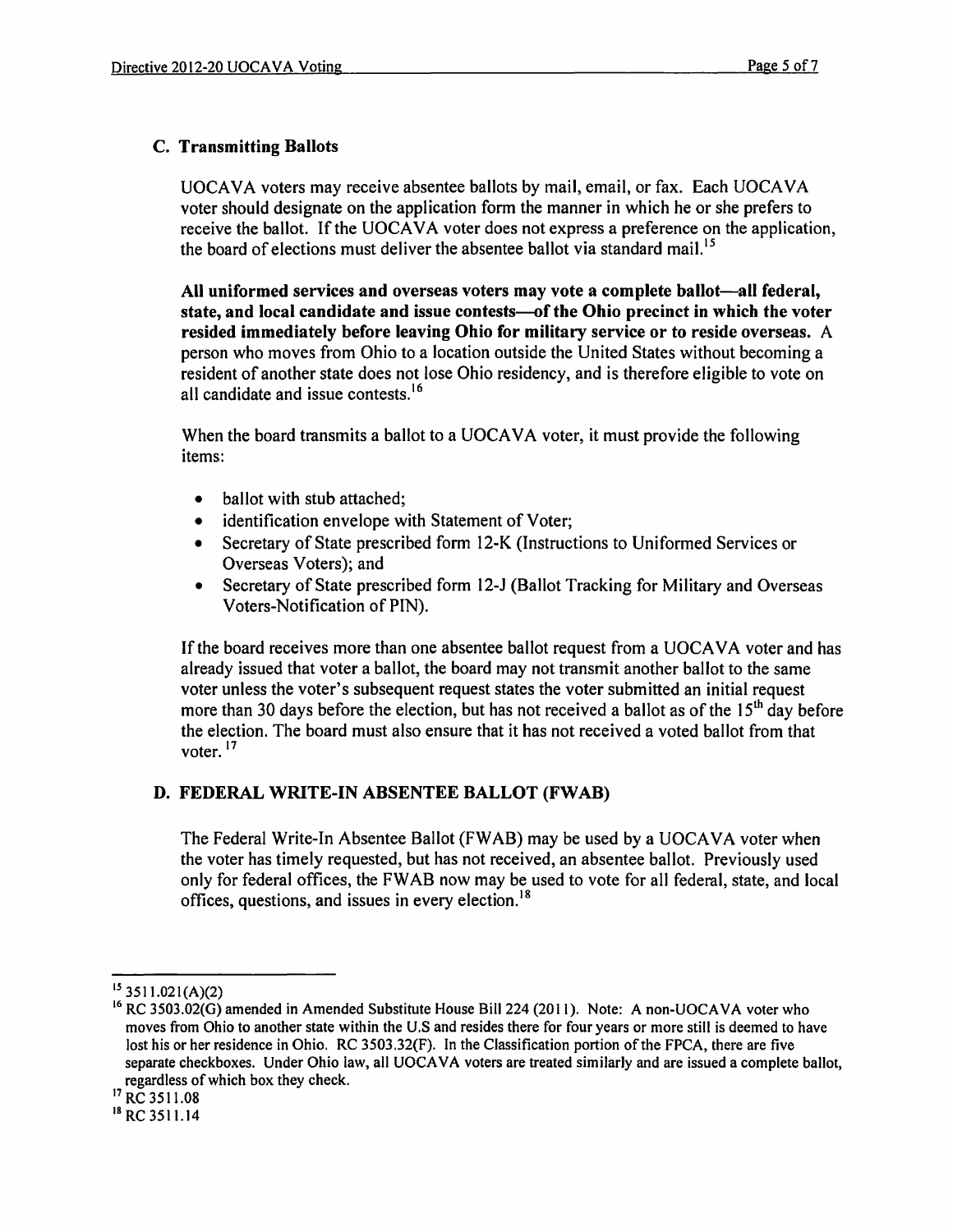In order to use the FWAB, the UOCAVA voter must have requested an absentee ballot by the applicable deadline, noon on the Saturday before the election, but not yet received an absentee ballot.<sup>19</sup> The voter will download the FWAB from the Federal Voting Assistance Program website at www.fvap.gov and complete the ballot with the information the board provides in the election notices prepared pursuant to Section 1 of this Directive.

If, after mailing the FW AB to the board of elections, the voter receives the absentee ballot he or she had requested, the voter may vote the ballot and return it to the board of elections. If the board receives the voter's valid absentee ballot by the  $10<sup>th</sup>$  day after the election, it must count the absentee ballot and not the FWAB.

The declaration accompanying a FW AB may be used simultaneously to register the person to vote for the next election if it is received no later than 30 days before the election. If the UOCA VA voter who submits a FW AB to the board of elections after that point and is not already a registered Ohio voter, the ballot cannot count. However, the declaration will serve to register an otherwise eligible voter to vote in future elections.<sup>20</sup>

### III. ENTER UOCAVA VOTER DATA INTO THE CENTRALIZED BALLOT TRACKING SYSTEM (CBTS)

The Centralized Ballot Tracking System (CBTS) allows UOCAVA voters to track the status of their absentee ballots.<sup>21</sup> When the board receives a valid FPCA or SOS form 11-E, it must enter the voter into the CBTS to create a voter record. The CBTS will automatically generate a unique, personal identification number (PIN) for the voter. The board must provide the voter notification of the assigned PIN, which the voter will use to log in and view ballot status. Secretary of State prescribed form 12-1 may be used to notify a voter of his or her assigned PIN and to inform the voter how to access the CBTS website and track the ballot.

Once the board creates a voter record, it is required to update and maintain the accuracy of that record. Each absentee ballot record must be updated with the following information:

- date the board received the FPCA or SOS form 11-E;
- date the board transmitted the blank absentee ballot to the voter:
- date the board received the voted absentee ballot:
- what errors, if any, the board detected on the absentee ballot ID envelope; and
- whether the absentee ballot was counted.

#### All CBTS records must be updated completely before the official canvass is completed.

If you do not have a copy of the CBTS manual, please contact Matt Masterson.

<sup>19</sup> 42 USCA 1973ff-2(b)(2)(A)

 $^{20}$  RC 3511.14(B)

<sup>21</sup> RC3511.021(B)